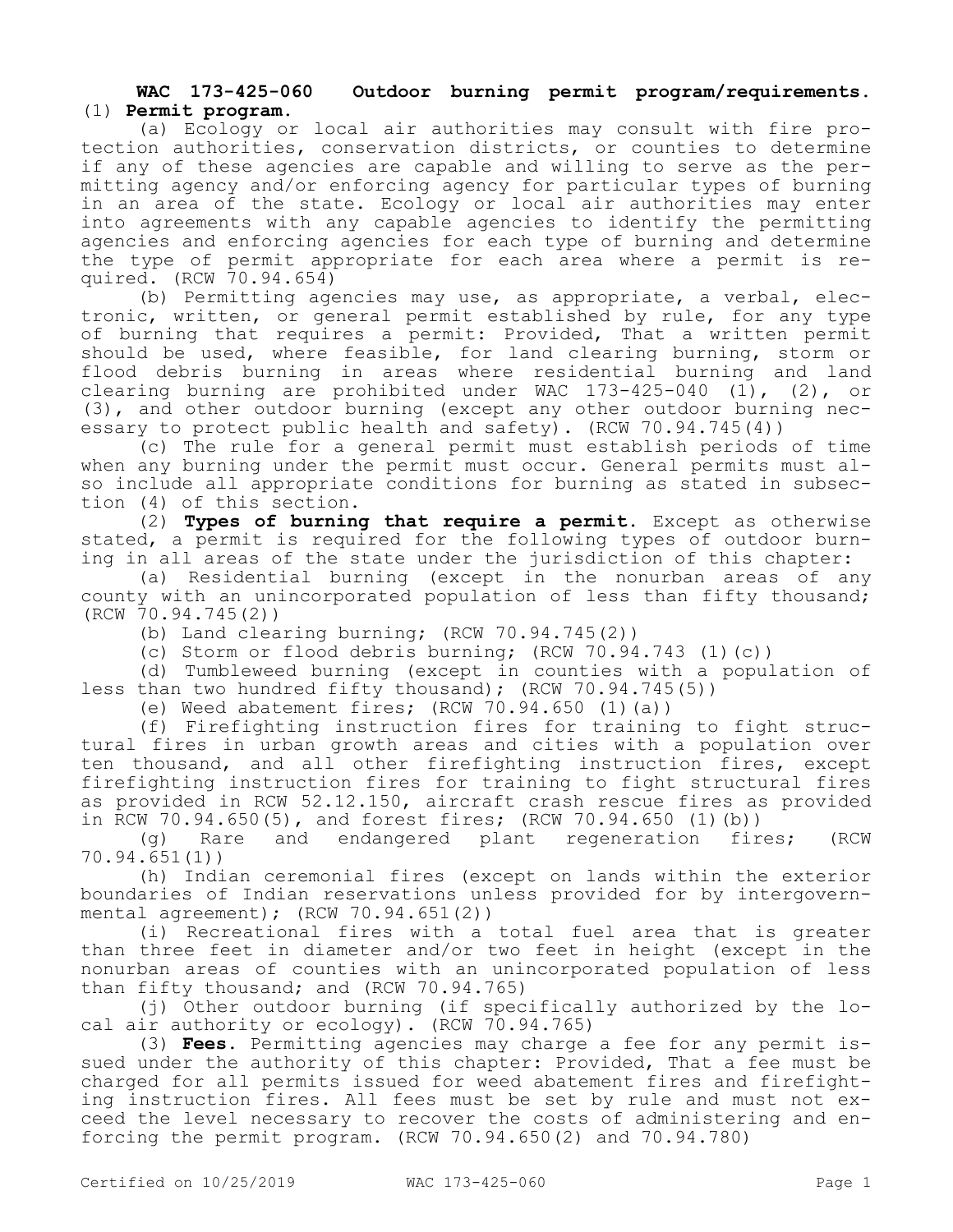(4) **Permit decisions.** Permitting agencies must approve with conditions, or deny outdoor burning permits as needed to achieve compliance with this chapter. All permits must include conditions to satisfy the requirements in WAC 173-425-050, and they may require other conditions, such as restricting the time period for burning, restricting permissible hours of burning, imposing requirements for good combustion practice, and restricting burning to specified weather conditions. Permitting agencies may also include conditions to comply with other laws pertaining to outdoor burning. (RCW 70.94.745, 70.94.750, and 70.94.780)

## (5) **Establishment of a general permit and requirements for residential burning.**

(a) A general permit for residential burning is hereby adopted for use in any area where ecology (or a local air authority that has adopted this general permit by reference) and any designated enforcing agencies have agreed that a general permit is appropriate for residential burning, and have notified the public where the permit applies. All burning under this permit must comply with the conditions in (c) of this subsection, and it must be restricted to the first and second weekends (Saturday and Sunday) in April and the third and fourth weekends in October, unless alternative days are substituted by the enforcing agency and adequate notice of the substitution is provided to the public. Alternative days may only be substituted if conditions on the prescribed days are unsuitable due to such things as poor air quality, high fire danger, unfavorable meteorology, likely interference with a major community event, or difficulties for enforcement. (RCW 70.94.745(4))

(b) Local air authorities may also adopt a general permit for residential burning that prescribes a different set of days, not to exceed eight days per year, when any burning under the permit must occur: Provided, That the public must be given adequate notice regarding where and when the permit will apply.  $(RCW 70.94.745(4))$ 

(c) The following conditions apply to all residential burning allowed without a permit under WAC 173-425-060 (2)(a) or allowed under a general, verbal, or electronic permit:

(i) The person responsible for the fire must contact the permitting agency and/or any other designated source for information on the burning conditions for each day.

(ii) A fire may not be ignited, and must be extinguished, if an air pollution episode, impaired air quality condition, or fire danger burn ban that applies to the burning, is declared for the area.

(iii) The fire must not include garbage, dead animals, asphalt, petroleum products, paints, rubber products, plastics, paper (other than what is necessary to start a fire), cardboard, treated wood, construction/demolition debris, metal, or any substance (other than natural vegetation) that normally releases toxic emissions, dense smoke, or obnoxious odors when burned.

(iv) The fire must not include materials hauled from another property.

(v) If any emission from the fire is detrimental to the health, safety, or welfare of any person, if it causes damage to property or business, or if it causes a nuisance, the fire must be extinguished immediately.

(vi) A person capable of extinguishing the fire must attend it at all times, and the fire must be extinguished before leaving it.

(vii) No fires are to be within fifty feet of structures.